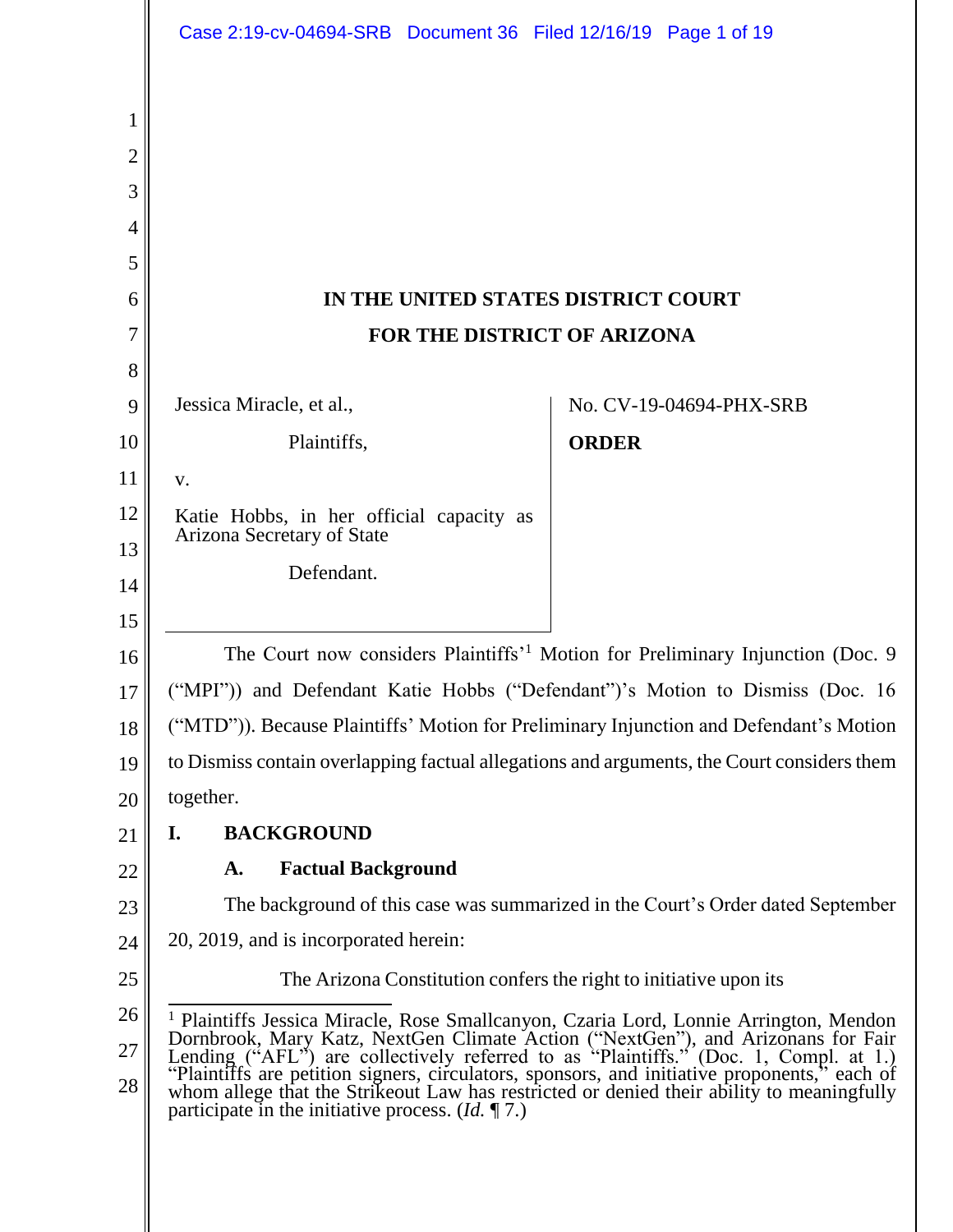citizens. Ariz. Const. art IV, pt. 1 § 1. This case concerns the constitutionality of A.R.S.  $\S$  19-118(E) (the "Strikeout Law"), which Plaintiffs believe impermissibly burdens that right. (*See* Doc. 1, Compl. at 1; i*d.* ¶ 4.) The Strikeout Law requires Defendant Arizona Secretary of State ("Defendant") to strike all signatures gathered by an initiative petition circulator if the circulator is subpoenaed to provide evidence in an action regarding petition circulation and fails to appear in court or produce the required documents. A.R.S. § 19-118(E); (*see* Compl. ¶ 1). On July 11, 2019, Plaintiffs filed their Complaint, seeking declaratory and injunctive relief against Defendant. (*See* Compl.) According to Plaintiffs, "[t]he Strikeout Law abridges and denies [the] core constitutional rights of political speech and association, along with the right to vote or participate meaningfully in the political process," thereby violating the First and Fourteenth Amendments of the U.S. Constitution. (*Id.* ¶ 1; *see id.* ¶¶ 79–119.) Plaintiffs argue that "[t]he right to initiative is ingrained in the very core of Arizonans' political rights," and the Strikeout Law improperly conditions the validity of an initiative on the individual circulator's ability to comply with a subpoena. (*See id*. ¶¶ 2, 5.)

(Doc. 27, 09/20/19 Order at 1–2 (footnotes omitted).)

13 14

15

16

17

18

19

20

1

2

3

4

5

6

7

8

9

10

11

12

## **B. Procedural Background**

Plaintiffs filed a Motion for Preliminary Injunction on July 18, 2019. (*See* MPI.) Defendant filed her Response on August 23. (*See* Doc. 17, Def.'s Resp. Opposing Pls.' MPI ("MPI Resp.").) Also on August 23, Defendant filed a Motion to Dismiss pursuant to Federal Rule of Civil Procedure 12(b)(6). (*See* MTD; *id.* at 1.) Plaintiffs filed their Response on September 6. (*See* Doc. 22, Pls.' Resp. in Opp'n to Def.'s MTD ("MTD Resp").) The Court heard oral argument on Plaintiffs' Motion for Preliminary Injunction and Defendant's Motion to Dismiss on September 25. (*See* Doc. 28, Minute Entry.)

21 22

23

24

## **II. MOTION TO DISMISS**

## **A. Legal Standard**

Rule 12(b)(6) dismissal for failure to state a claim can be based on either: (1) the lack of a cognizable legal theory; or (2) insufficient facts to support a cognizable legal claim. *Conservation Force v. Salazar*, 646 F.3d 1240, 1242 (9th Cir. 2011). In determining whether an asserted claim can be sustained, "[a]ll of the facts alleged in the complaint are presumed true, and the pleadings are construed in the light most favorable to the nonmoving party." *Bates v. Mortg. Elec. Registration Sys., Inc.*, 694 F.3d 1076, 1080 (9th

25 26 27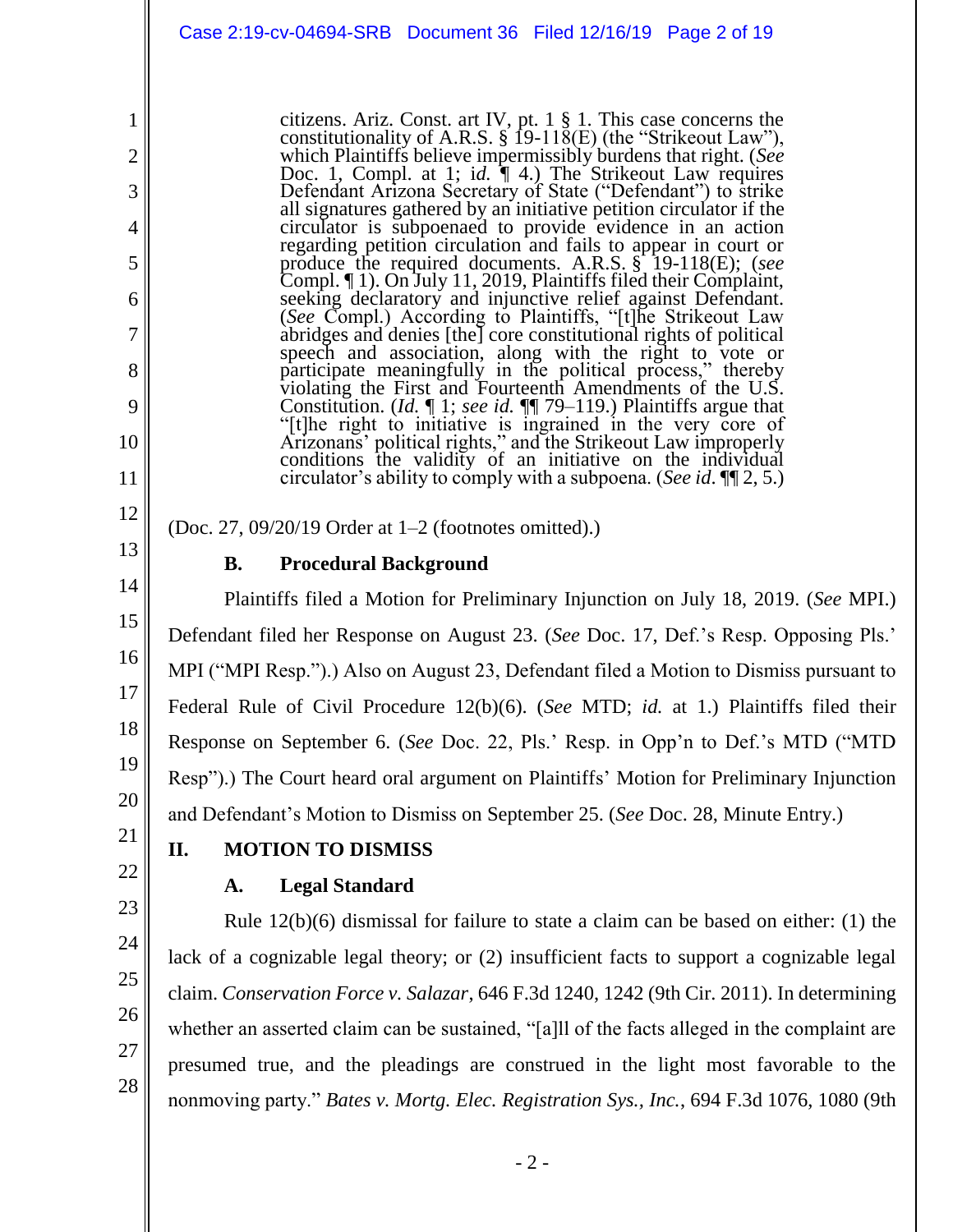1 2 3 4 5 6 7 8 Cir. 2012). "[A] well-pleaded complaint may proceed even if it strikes a savvy judge that actual proof of those facts is improbable, and 'that a recovery is very remote and unlikely.'" *Bell Atl. Corp. v. Twombly*, 550 U.S. 544, 556 (2007) (quoting *Scheuer v. Rhodes*, 416 U.S. 232, 236 (1974)). Nevertheless, "for a complaint to survive a motion to dismiss, the nonconclusory 'factual content,' and reasonable inferences from that content, must be plausibly suggestive of a claim entitling the plaintiff to relief." *Moss v. U.S. Secret Serv.*, 572 F.3d 962, 969 (9th Cir. 2009) (quoting *Ashcroft v. Iqbal*, 556 U.S. 662, 678 (2009)). In other words, the complaint must contain enough factual content "to raise a reasonable expectation that discovery will reveal evidence" of the claim. *Twombly*, 550 U.S. at 556.

# 10

11

9

## **B. Analysis**

## **1. First Amendment Claim**

12 13 14 15 16 17 18 19 20 21 22 23 24 25 26 Citing Meyer v. Grant<sup>2</sup> and *Buckley v. American Constitutional Law Foundation*, *Inc.*,<sup>3</sup> Plaintiffs argue that since circulation of initiative petitions constitutes "core political speech," the Strikeout Law violates the First Amendment. (*See* MPI at 7–9.) Urging the application of strict scrutiny, Plaintiffs maintain that the State must prove that the Strikeout Law "furthers a compelling interest and is narrowly tailored to achieve that interest." (*Id.* at 8.) Defendant, however, contends that because the Strikeout Law does not regulate "circulation or advocacy," it does not implicate the First Amendment. (MTD at 8.) Defendant emphasizes that First Amendment jurisprudence "recognizes a crucial distinction" between laws that regulate the communicative conduct of persons advocating a particular message and laws that regulate the procedures by which legislation is enacted. (*Id.*) The Strikeout Law, per Defendant, falls into the latter category. Unlike the laws at issue in *Meyer* and *Buckley*, which restricted the communicative conduct of petition circulators, Defendant maintains that the Strikeout Law regulates only non-communicative conduct. (*See id.* at 9.) The Court considers both *Meyer* and *Buckley* in its initial determination of whether the Strikeout Law implicates the First Amendment.

27

The Colorado statute at issue in *Meyer* permitted a "proposed state constitutional

28

 $\overline{a}$ 

 $^{2}_{3}$  486 U.S. 414 (1988). <sup>3</sup> 525 U.S. 182 (1999).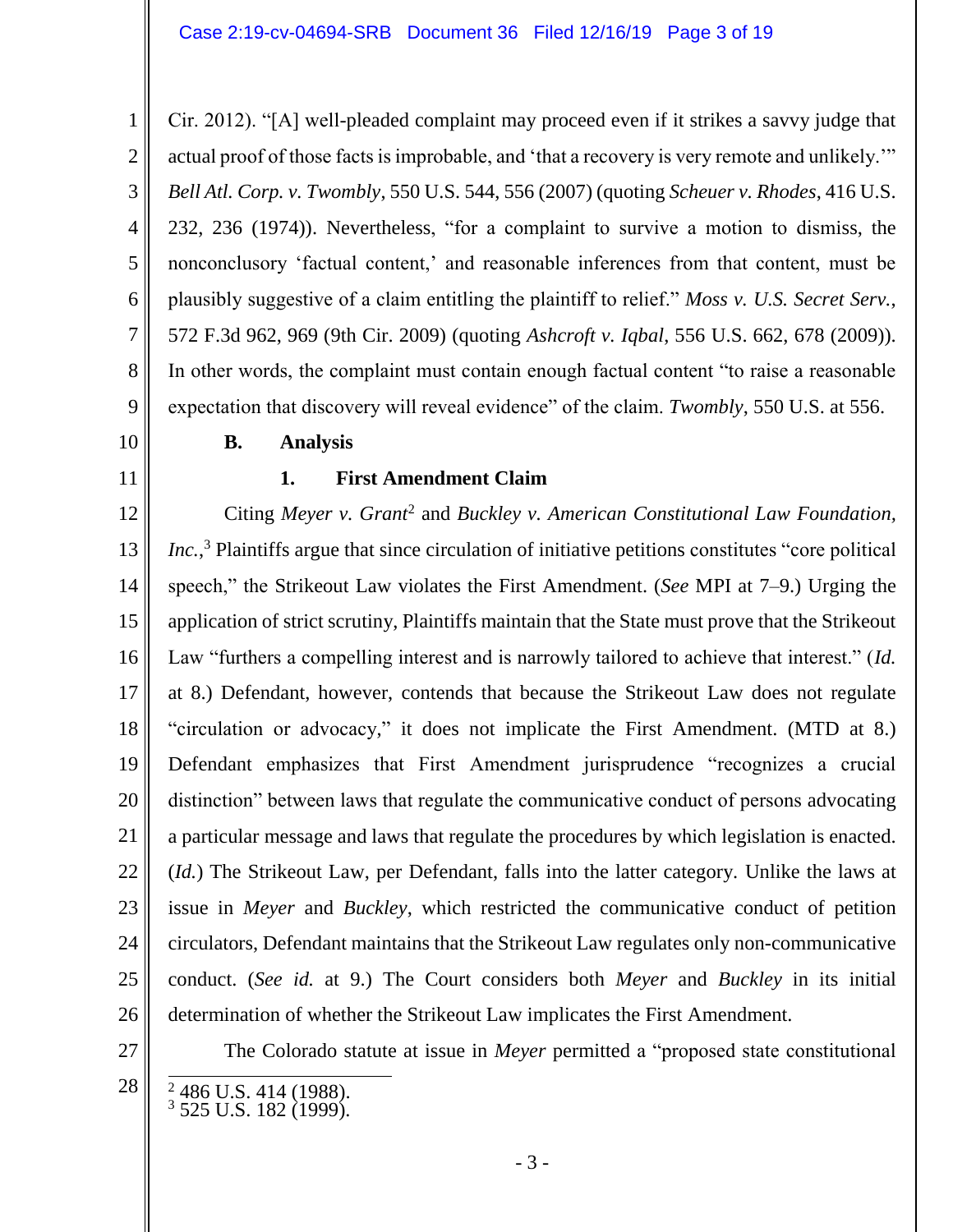#### Case 2:19-cv-04694-SRB Document 36 Filed 12/16/19 Page 4 of 19

1 2 3 4 5 6 7 8 9 10 11 12 13 amendment to be placed on a general election ballot if its proponents [] obtain[ed] the signatures of at least five percent of the total number of qualified voters on an 'initiative petition' within a 6-month period, but [made] it a felony to pay petition circulators." 486 U.S. at 414 (1988). The Supreme Court held that the statutory prohibition against paid circulators violated the First and Fourteenth Amendments because it restricted "access to the most effective, fundamental, and perhaps economical avenue of political discourse, direct one-on-one communication." *Id.* at 424. In so holding, the Supreme Court concluded that such petition circulation constituted "'core political speech' because it involves 'interactive communication concerning political change.'" *Buckley*, 525 U.S. at 186 (quoting *Meyer*, 486 F.3d at 422). The Supreme Court rejected the state's claim that the prohibition was justified by its interest in ensuring that an initiative had sufficient grassroots support to make it on to the ballot, and noted that existing provisions adequately addressed the risk of improper conduct in petition circulation. *Meyer*, 486 F.3d at 427.

14 15 16 17 18 19 20 21 22 23 24 25 26 In *Buckley*, the Supreme Court upheld the Tenth Circuit's invalidation of three Colorado petition-circulation laws. First, the Supreme Court held that a requirement that petition circulators be registered voters drastically reduced the number of individuals available to circulate petitions, resulting in an impermissible speech diminution akin to *Meyers*. *See Buckley*, 525 at 194–95. Second, the Supreme Court held that the "badge requirement" for paid petition circulators was invalid insofar as the requirement compelled circulators to display their names. *See id.* at 197–200. Colorado's interest in identifying petitioners who engaged in misconduct was adequately addressed by existing laws requiring circulators to disclose their names and addresses on affidavits submitted alongside petition sections. *See id.* at 198. Finally, the Supreme Court upheld the invalidation of a requirement that ballot-initiative proponents file a final report upon submission of a petition insofar as that report demanded disclosure of each paid circulator's name, address, and total compensation.<sup>4</sup> *See id.* at 201–04.

27

In both *Meyer* and *Buckley*, the statutes at issue regulated the communicative

<sup>28</sup>  $\overline{\phantom{a}}$ <sup>4</sup> *Buckley* upheld the Tenth Circuit's invalidation of similar monthly reporting requirements. *See* 525 U.S. at 201–04.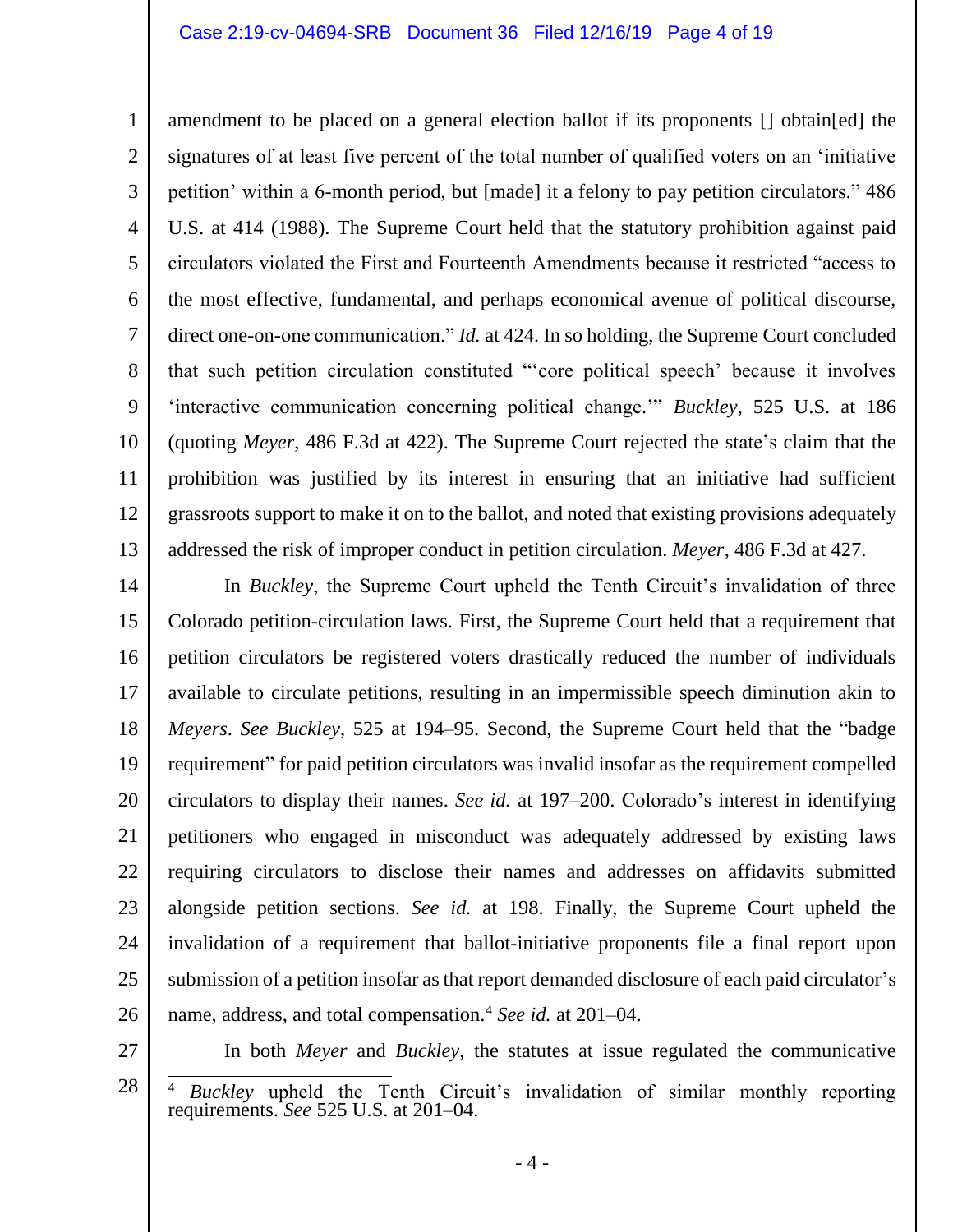conduct of petition circulators. Plaintiffs claim that the Strikeout Law does the same, in three ways. First, the law shrinks the pool of prospective circulators, thereby "limiting the overall quantum of political speech." (MPI at 9.) Second, the law reduces the ability of initiative proponents to gather the requisite number of signatures for ballot access for reasons unrelated to actual voter support. (*Id.* at 10.) Third, the law "impermissibly regulates speech based on the content of the speech and the identity of the speaker." (*Id.*) The Court considers each argument in turn.

8

1

2

3

4

5

6

7

### **a. Impact on the Pool of Potential Circulators**

9 10 11 12 13 14 15 16 17 18 19 20 21 Plaintiffs argue that the Strikeout Law restricts the pool of potential circulators because initiative proponents must either recruit volunteer circulators, or only hire those paid circulators who can guarantee future compliance with a potential subpoena. (*See id.* at 9.) Initiative proponents are therefore reluctant to recruit paid circulators from outside the Phoenix metro area. (*Id.*) Plaintiffs emphasize that "[c]ourts have repeatedly found laws with similar consequences unconstitutional," citing *Chandler v. City of Arvada, Colorado*,<sup>5</sup> Nader v. Brewer,<sup>6</sup> and *Buckley* in support. (*Id.* at 9–10.) Defendant does not distinguish *Chandler* or *Nader*, but does distinguish *Buckley*, arguing that unlike the Strikeout Law, the law at issue in *Buckley* implicated the First Amendment because it significantly hindered communication with voters by compelling paid petition circulators to display their names. (*See* MTD at 9.) According to Defendant, the Strikeout Law does not violate the First Amendment because paid initiative-petition circulators remain free to engage in protected political speech. (*Id.*)

- 22 23 24 And although Defendant concedes that "all regulations of petition circulators potentially reduce the pool of available circulators," she argues that the most relevant question is the severity of the burden. (MTD at 11.) She claims that the Strikeout Law is
- 25

<sup>26</sup>  $\overline{a}$  $5$  292 F.3d 1236 (10th Cir. 2002) (holding that city ordinance prohibiting non-residents from circulating certain petitions violated First Amendment because ordinance reduced pool of eligible circulators and limited political discussion).

<sup>27</sup> 28 <sup>6</sup> 531 F.3d 1028 (9th Cir. 2008) (holding that law requiring petition circulators for independent candidates to be qualified to register to vote as state residents twenty-nine days before election violated First Amendment rights of nonresident supporters of independent candidates).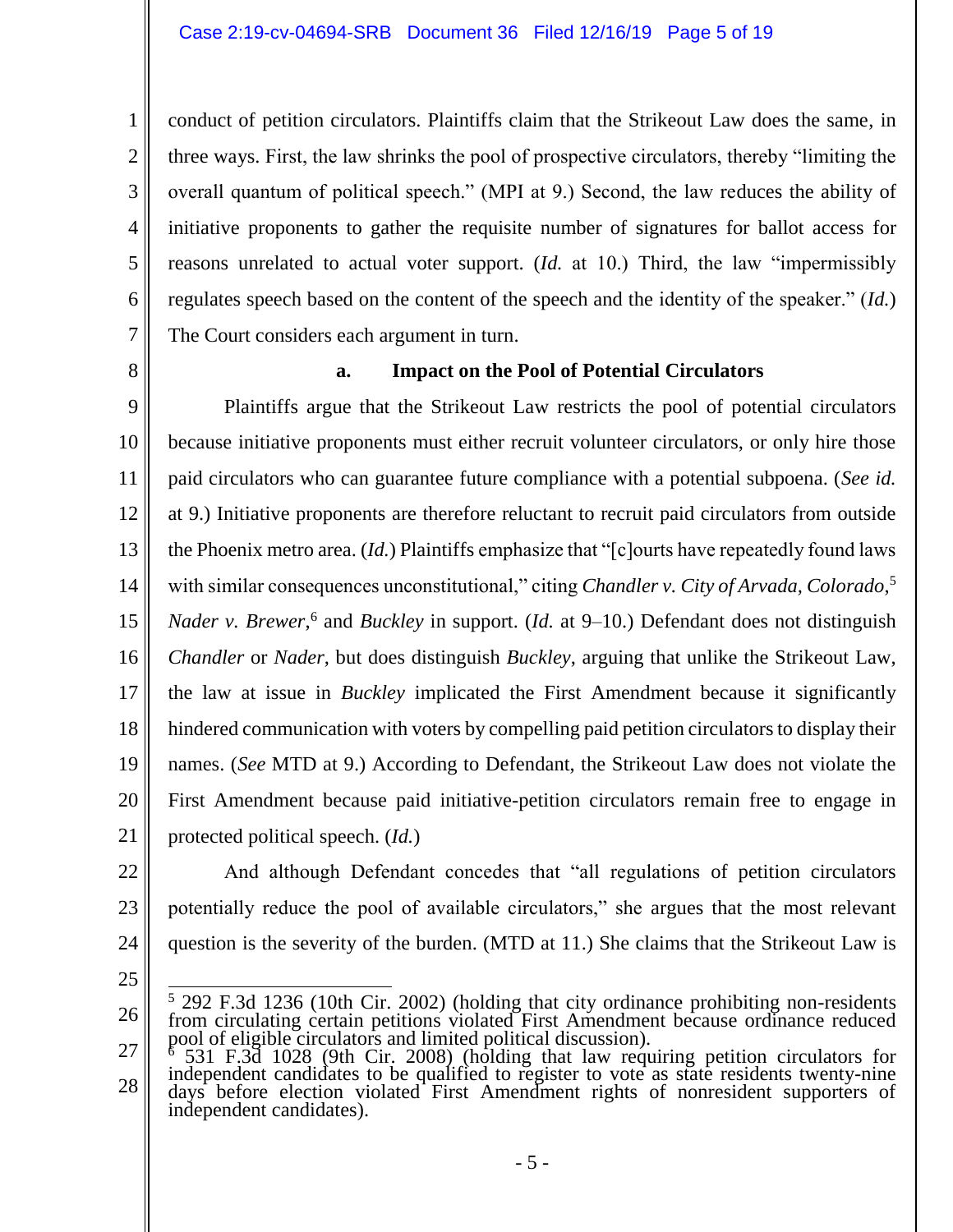not so severe as to trigger strict scrutiny. (*Id.*) Defendant cites *Prete v. Bradbury*, <sup>7</sup> wherein the Ninth Circuit determined that an Oregon constitutional provision that banned paying circulators on a per-signature basis imposed "a lesser burden" on political speech, and only needed to be reasonably related to an important state interest. *See* 438 F.3d at 963–65. Here, Defendant argues that the State retains an important "interest in protecting the integrity of the initiative by administering an honest and fair initiative procedure," which is "directly advanced by incentivizing circulators' subpoena compliance." (MTD at 11–12.) And that the Strikeout Law is "reasonably directed at initiative-petition circulators because initiatives, once enacted, are nearly impossible to undo." (*Id.* at 12.)

10 11 12 13 14 15 16 17 18 19 20 21 22 23 24 The Court agrees with Defendant. The Strikeout Law is distinct from the laws at issue in *Buckley*, *Meyer*, *Chandler* and *Nader* because the laws at issue in those cases implicated the communicative message associated with the physical act of circulation *at the time of circulation*. In *Meyer*, the criminalization of paid circulators restricted political expression in two ways. First, the law reduced the number of people conveying the message, the hours they could work, and the audience they could reach. *See* 486 F.3d at 422–23. Second, the law reduced the likelihood that a proposed measure might make it on to the ballot, thereby limiting potential statewide discussion related to the measure. *See id.* at 423. The Strikeout Law, conversely, does not implicate the physical act of circulation *at the time of circulation* because it applies to subpoena-related compliance that comes into play only *after* all initiative-related speech has occurred. (*See* MTD at 8.) The law does not reduce the pool of potential circulators in a manner that impacts the communicative conduct of the petition circulator; and significantly, there is insufficient evidence of a "chilling" effect.<sup>8</sup> The Court concludes that the Strikeout Law does not violate the First Amendment with respect to its impact on the pool of potential circulators.

25

1

2

3

4

5

6

7

8

 $\overline{a}$  $\frac{7}{9}$  438 F.3d 949 (9th Cir. 2006).

<sup>26</sup> 27 28 <sup>8</sup> Plaintiffs' argument that Plaintiff Miracle "declined a job circulating nomination petitions for a mayoral candidate who she personally supports," because she mistakenly thought that the Strikeout Law applied to nomination petitions is unpersuasive. (MPI at 9 n.8.) Such a mistake cannot be attributed to the Strikeout Law, which plainly does not reach nomination petitions. *See* A.R.S. § 19-118(E); *see also* A.R.S. § 19-118(A) (stating that requirement applies to "statewide initiative and referendum measures only").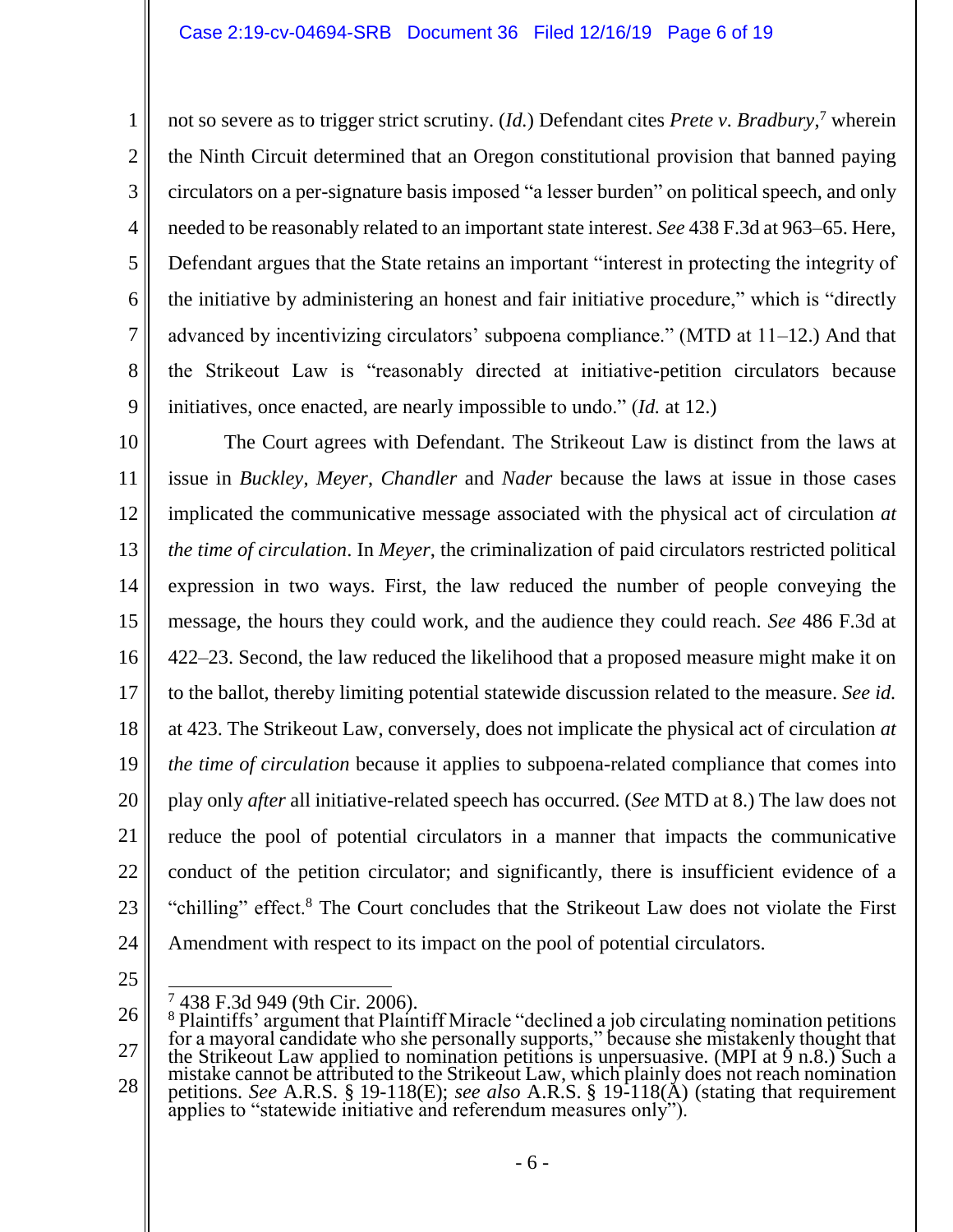1 2

### **b. Impact on Signature Collection**

3 4 5 6 7 8 9 10 11 12 13 14 15 Plaintiffs argue that the Strikeout Law "significantly burdens the ability of initiative proponents to gather the number of signatures necessary for ballot access," because it compels proponents to gather a number "above and beyond" the minimum constitutional threshold. (MPI at 10.) Christopher Gallaway, co-owner of Fieldworks, a company that develops and manages programs for electoral campaigns, corporations, issue-based organizations, and ballot initiatives, testified that due to the Strikeout Law, Fieldworks' signature target has increased to "25% or even 30%." (Doc. 9-5, Ex. 4, Decl. of Christopher Gallaway ¶¶ 2, 28.) Prior to realizing the "full effects of the Strikeout Law," Fieldworks aimed at collecting 5% more than the minimum threshold. (*Id.* ¶ 28.) Plaintiffs contend that the "restricted pool of circulators," coupled with "artificially inflated signature-gathering efforts," increase the odds that proponents will fail to secure ballot access for reasons unrelated to voter support for their measure(s). (MPI at 10.) Relying again on *Meyer*, Plaintiffs argue that failure to secure ballot access for a measure would limit their ability to make the measure the topic of statewide conversation. (*See id.*)

16

17 18 19 20 21 22 23 24 Defendant responds that the threat of signature disqualification does not violate the First Amendment, citing multiple cases where courts upheld signature disqualification provisions in support. (*See* MTD at 10*.*) While the Court does not find any of Defendant's citations particularly apt, <sup>9</sup> Plaintiffs' argument still suffers from a critical deficiency: the underdeveloped relationship between the Strikeout Law and the chilling of statewide conversation related to a potential ballot measure. Plaintiffs are correct that ballot-access measures like the Strikeout Law can restrict political speech; however, at this juncture, Plaintiffs have simply failed to show facts or circumstances demonstrating such a restrictive effect. (*See* Doc. 23, Pls.' Reply in Supp. of MPI ("MPI Reply") at 3.) The

25

 $\overline{a}$ 

<sup>26</sup> 27 28 <sup>9</sup> For example, in *Blankenship v. Blackwell*, the court declined to consider the First Amendment implications of an Ohio residency and registration requirement for circulators because the record was "replete with credible, unchallenged instances of actual fraud in the circulation of petitions." 341 F. Supp. 2d 911, 923–24 (S.D. Ohio 2004), *aff'd per curiam*, No. 04-4259, 2004 WL 2390113, at \*1 (6th Cir. Oct. 18, 2004) (denying plaintiffappellants' emergency motion for injunction and expedited appeal).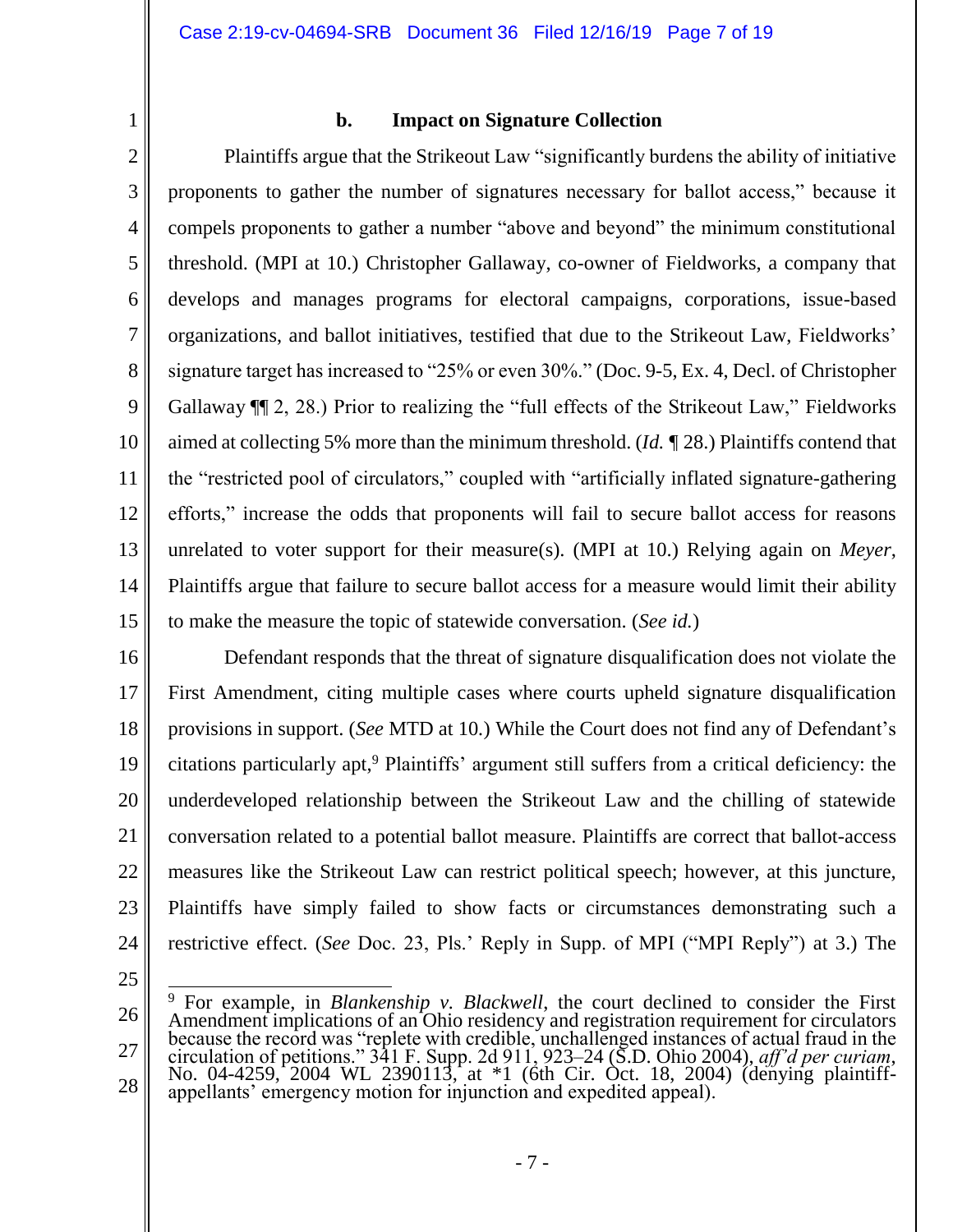#### Case 2:19-cv-04694-SRB Document 36 Filed 12/16/19 Page 8 of 19

Strikeout Law pertains to subpoena compliance. It is only after the circulator "fails to appear or produce documents as provided in the subpoena" that "all signatures collected by that circulator are deemed invalid." A.R.S. § 19-118(E).

3 4

5

6

7

8

9

10

11

12

13

1

2

In the case of Plaintiff Smallcanyon, she gathered signatures for a single day and collected only forty-three signatures. (Compl. ¶ 21.) It requires several leaps of faith to say that if Plaintiff Smallcanyon (or a similarly-situated paid or out-of-state initiative-petition circulator) was unable to comply with a subpoena, the invalidation of that relatively small number of signatures would precipitate a measure's failure to make the ballot, which would then chill statewide conversation concerning that measure. Under the Strikeout Law, the State's subpoena power does not prompt automatic disqualification of a circulator's signatures. *See* A.R.S. § 19-118(E). And, tellingly, Plaintiffs do not rebut this reality. The Court concludes that the Strikeout Law does not violate the First Amendment with respect to its impact on signature gathering.

14

### **c. Regulation of Content & Speaker's Identity**

15 16 17 18 19 20 21 22 23 24 Plaintiffs contend that the Strikeout Law is a content-based regulation that targets speech based on its communicative content in violation of the First Amendment. (MPI at 10.) "Because it does not apply to those advocating for a candidate's nomination to public office, the Strikeout Law is, on its face, a content-based restriction on political speech and association." (*Id.* at 11.) Plaintiffs argue that in both instances—for nomination and initiative petitions—"the circulator engages with voters, persuades them that a given candidate or issue should appear on the ballot for the public to vote upon, and encourages them to sign a petition to enable that access." (*Id.*) Plaintiffs further argue that "[e]ven among circulators of initiative petitions, the law targets and restricts political speech based on the residency and employment status of the speaker." <sup>10</sup> (*Id.*)

<sup>25</sup> 26 27 28  $\overline{a}$ <sup>10</sup> Plaintiffs also argue that the Strikeout Law is not a necessary safeguard against fraud because it is both underinclusive and overbroad. (MPI at 12.) Because "it applies to paid or out-of-state initiative circulators, but not to in-state volunteer circulators or *any* circulators of nomination petitions," such under-inclusivity weakens the credibility of the State's argument. (*Id.*; *see id.* (citing *Sanders Cty. Republican Cent. Bank Comm. v. Bullock*, 698 F.3d 741, 748 (9th Cir. 2012).) And since the Supreme Court has already stated that it is unprepared to assume that a professional circulator is more likely to accept false signatures than a volunteer, the law is overbroad in that it reaches circulators even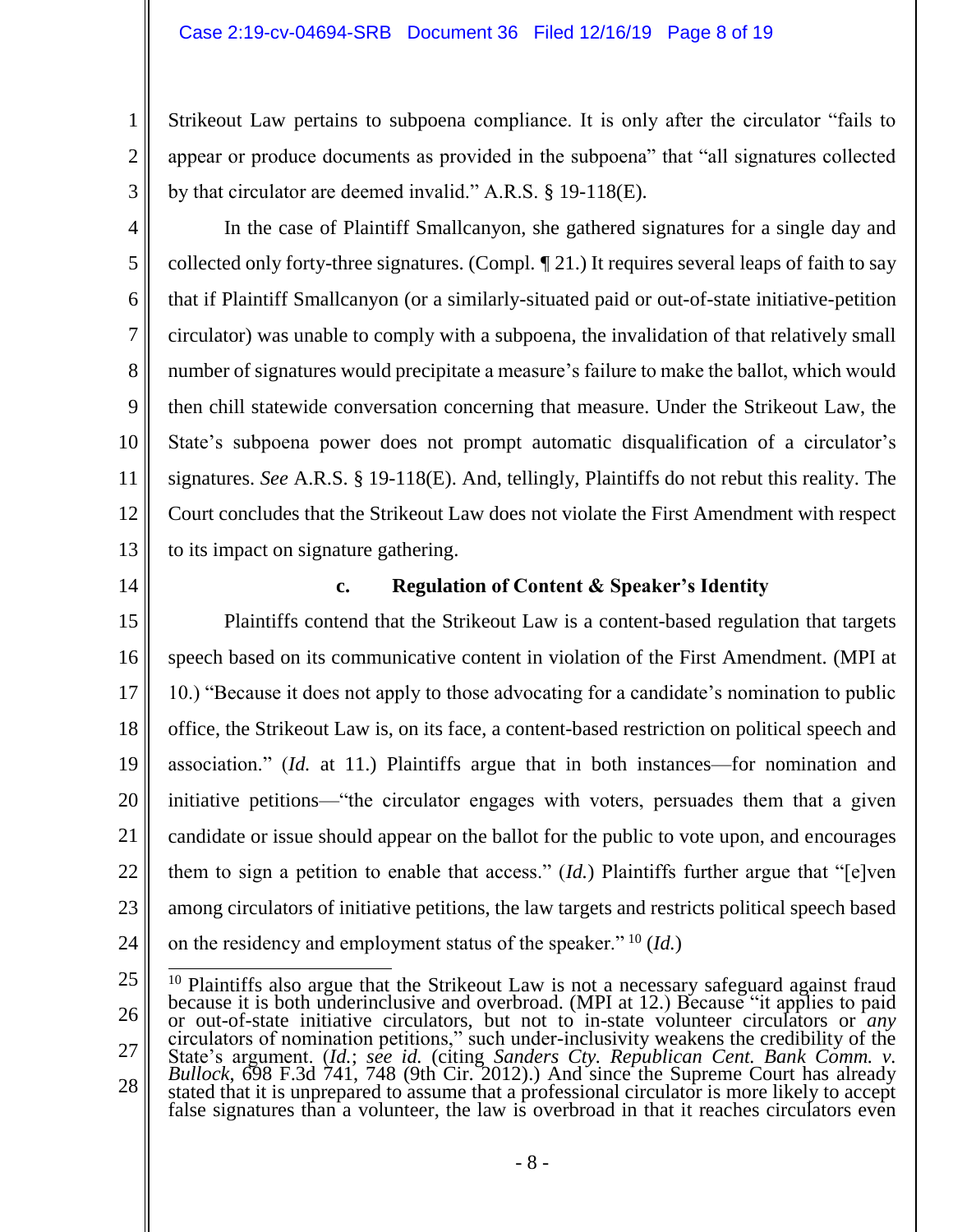Defendant does not dispute that the Strikeout Law treats nomination-petition and initiative-petition circulators differently. (*See* MTD at 12.) Instead, she emphasizes that "the law applies equally to all professional [i.e., paid] and out-of-state initiative-petition circulators, regardless of [] subject matter." (*Id.*) And, according to Defendant, the legislature properly limited the Strikeout Law to paid and out-of-state initiative-petition circulators because such circulators are "a more likely source of fraudulent signatures and more likely to need the additional incentive" to comply with a subpoena. (*Id.* at 13.) In that same vein, Defendant asserts that "the law is reasonably directed at initiative-petition circulators because initiatives, once enacted, are nearly impossible to undo." (*Id.* at 12; *see also id.* ("[Initiatives] cannot be vetoed by the governor, repealed by the legislature, or amended in a way that does not further the initiatives' purpose.").)

12 13 14 15 16 17 18 19 20 21 22 Defendant additionally reiterates her argument that the Strikeout Law is not a content-based regulation because it only relates to subpoena-related compliance *after* all initiative-related speech has occurred. (*See id.* at 15–16.) But such an argument is less effective in this context, not in the least because Defendant does not dispute that the law distinguishes between nomination-petition and initiative-petition circulators. And, as discussed during oral argument, such a distinction might have a chilling effect on the latter category.<sup>11</sup> It is undisputed that the Strikeout Law distinguishes between nominationpetition and initiative-petition circulators, and, as amongst initiative-petition circulators, targets only paid and out-of-state circulators. The Court therefore agrees that the Strikeout Law, in these two limited respects, may qualify as a content-based regulation that implicates that First Amendment.

23

1

2

3

4

5

6

7

8

9

10

- "Content-based regulation of speech typically must be narrowly tailored to a
- 24
- 25 26 where there is no reason to suspect fraud. *Meyer*, 486 U.S. 426; (*see* MPI at 13). For the same reasons discussed below, the Court concludes that Plaintiffs have alleged facts that "plausibly" suggest a claim for relief with respect to their underinclusiveness and overbreadth arguments. *See* discussion *infra* pp. 11–12.
- 27 28 <sup>11</sup> During oral argument, Defendant's counsel argued that because the "law does not prevent anyone from circulating petitions," it cannot implicate the First Amendment. (Doc. 31, Rep.'s Tr. of Proceedings, Sep. 25, 2010 ("OA Tr.") at 38:8–9.) The Court responded: "[w]hat if it chills circulators? . . . Because the[re] will be a potential heavy burden on them if there's a challenge to the signature gathering process." (*Id.* at 38:11; 38:13–15.)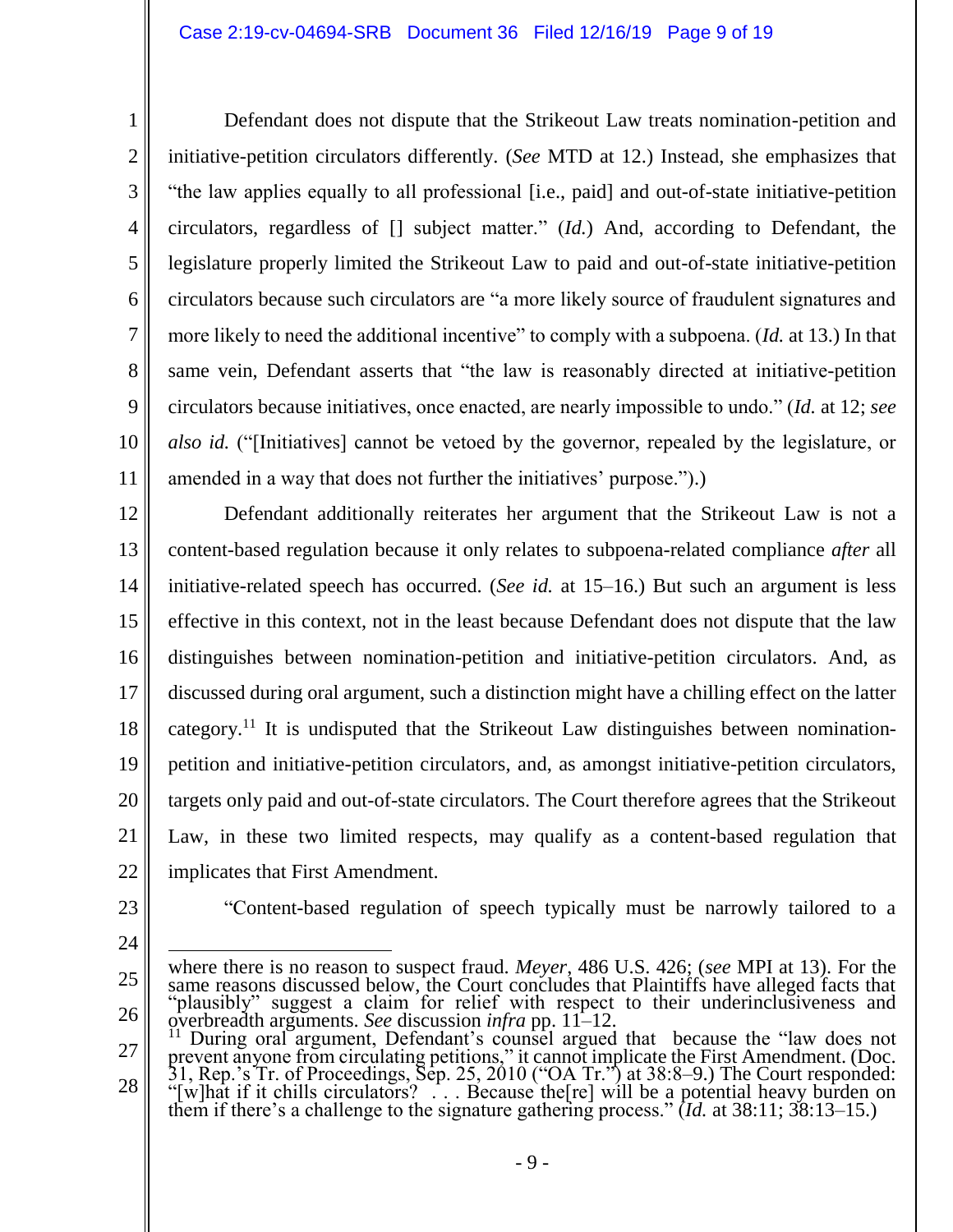6 compelling state interest." *Buckley*, 525 U.S. at 209 (Thomas, J., concurring) (citing *Boos v. Barry*, 485 U.S. 312, 321 (1998)); *see also Reed v. Town of Gilbert, Ariz.*, 135 S. Ct. 2218, 2226 (2015) ("Content-based laws . . . are presumptively unconstitutional and may be justified only if the government proves that they are narrowly tailored to serve compelling state interests."). While Plaintiffs concede that the State retains a compelling interest in preventing election fraud, they challenge Defendant's claim that the "near permanency" of initiatives once passed constitutes a compelling interest. (MTD at 12 n.2; *see* MPI Reply at 4.) The Court agrees with Plaintiffs. The "near permanency" of an initiative once passed is more of a legal outcome than a compelling government interest justifying Defendant's chosen method of incentivizing subpoena compliance.

11 12 13 14 15 16 17 18 19 20 21 Plaintiffs further argue that Defendant has failed to demonstrate that the Strikeout Law is narrowly tailored to serve the State's interest in preventing election fraud. Such an interest, Plaintiffs argue, could be sufficiently addressed by regulations less harmful to their First Amendment interests. (*See* MPI at 12.) Plaintiffs may be right. However, at this early stage of litigation, the Court is unwilling to express "detailed views on the proper resolution of th[is] First Amendment question . . . without a fuller development of the disputed issues in the case." *City of Los Angeles v. Preferred Comm'ns, Inc.*, 476 U.S. 488, 495 (1986). The Court therefore concludes that Plaintiffs have "plausibly" alleged a claim for relief under the First Amendment with respect to the Strikeout Law's regulation of the communicative conduct of initiative-petition circulators, as well as the law's regulation of the speaker's identity. *Moss*, 572 F.3d at 969.

22

1

2

3

4

5

7

8

9

10

### **2. Fourteenth Amendment Claim**

23 24 25 26 27 Plaintiffs contend that ballot initiatives such as the Strikeout Law "implicate the fundamental right to vote and are therefore subject to the guarantees of the Fourteenth Amendment." (MTD Resp. at 14.) Plaintiffs also contend that the Strikeout Law violates the Equal Protection Clause by treating "similarly-situated circulators differently" and thus "indiscriminately reject[ing] voters' signatures for reasons entirely unrelated to the voter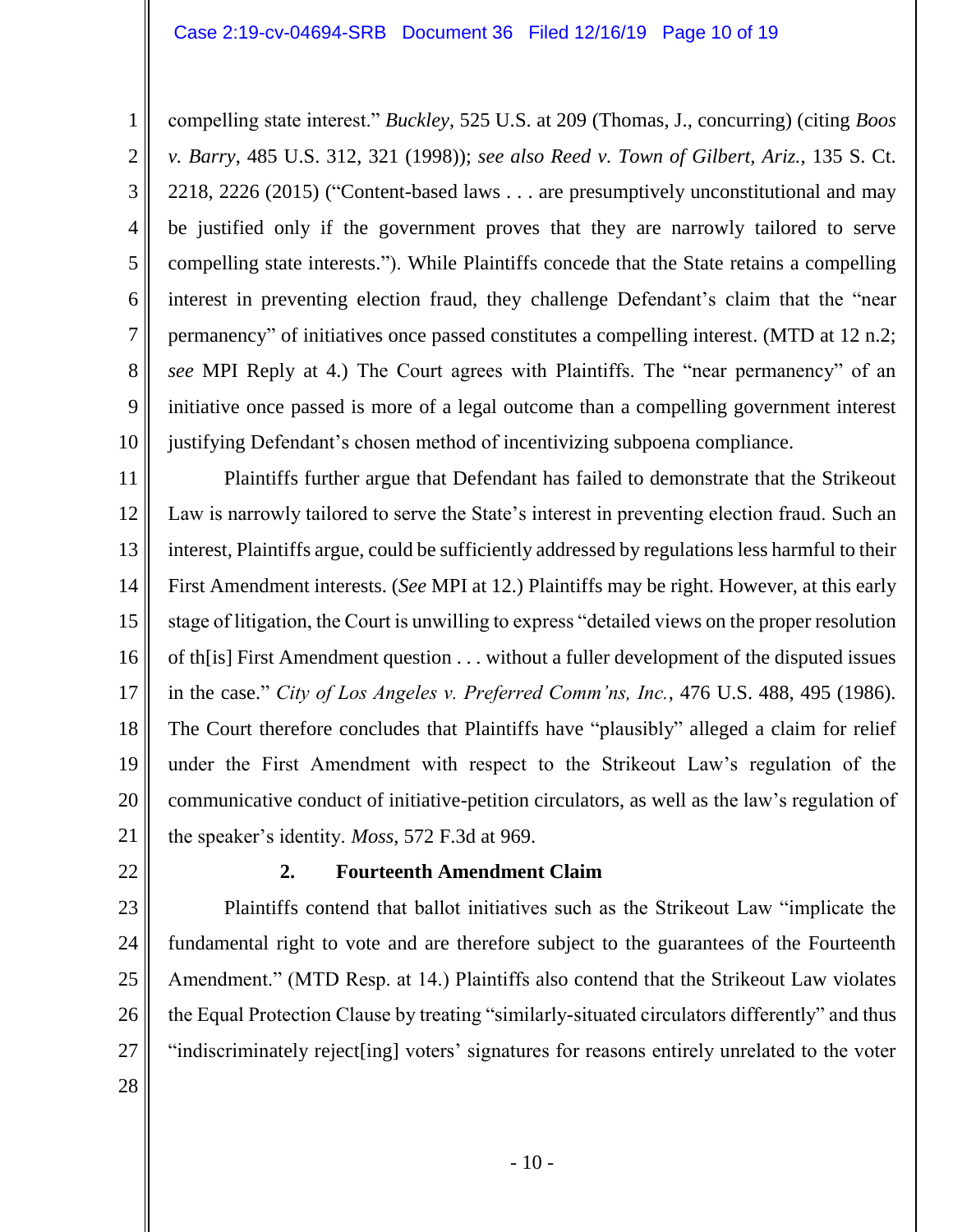1 2 3 4 5 6 7 8 9 10 11 or the validity of their signature." <sup>12</sup> (Compl. ¶ 109; MTD Resp. at 14*.*) Plaintiffs maintain that these burdens are severe and must be evaluated under strict scrutiny. (*See* MPI at 15; *see also id.* at 16 ("[V]alid signatures from lawful voters across Arizona are being discarded solely because the circulator . . . [failed] to comply with an eleventh-hour subpoena—a circumstance wholly unrelated to the signature's validity or the circulator's eligibility.").) But even if these restrictions do not result in "severe" burdens, Plaintiffs argue that Defendant cannot meet the less stringent *Anderson-Burdick* standard, which states that ballot regulations imposing a lesser burden on speech rights still must be reasonably related to fulfilling a state's important regulatory interests, and requires an assessment of whether alternative methods would further those interests. (*See id.* at 16 (discussing *Soltysik v. Padilla*, 910 F.3d 438, 445 (9th Cir. 2018)).)

12 13 14 15 16 17 18 19 20 21 22 23 24 But the Arizona Supreme Court has already considered the question of whether the Strikeout Law "unduly hinders and restricts the legislative authority of the people through the initiative process and fails to reasonably supplement the purpose of the initiative process" in violation of the Arizona Constitution. *Stanwitz v. Reagan*, 429 P.2d 1138, 1143 (Ariz. 2018). And it has already decided those questions in the negative: "[w]e agree  $\dots$ that the statute 'represents a reasonable means of fostering transparency, facilitating the judicial fact-finding process, inducing compliance with valid compulsory process, and mitigating the threat of fraud or other wrongdoing infecting the petition process.'" *Id.* at 1144. The *Stanwitz* Court also emphasized that: (1) "the Arizona Constitution specifically envisions a signature verification requirement," and (2) the court had already expressed that the circulator—the sole person required to make a sworn statement—is "under the greatest compulsion to lend credibility to the process." *Id.* at 1143 (citation omitted); *id.* (quoting *W. Western Devcor, Inc. v. City of Scottsdale*, 814 P.2d 767, 773 (Ariz. 1991)).<sup>13</sup>

<sup>25</sup> 26 27  $\overline{a}$ <sup>12</sup> Plaintiffs specifically allege that Plaintiffs Katz, Dornbrook, and Arrington affixed their signatures to initiative petitions as acts of political speech, and that their "otherwise valid signature[s] [were] rejected under the Strikeout Law." (MTD Resp. at 14 (citing Compl.  $\P$  115).) Plaintiffs allege that the same is true for "other Arizona voters who signed petitions circulated by [AFL] and NextGen." (MTD Resp. at 14.)

<sup>28</sup>  $^{13}$  Furthermore, in August 2018, the Maricopa County Superior Court stated that far from burdening the right to vote, the Strikeout Law "provides an essential means of exposing signature fraud, thereby promoting integrity in the initiative and referendum process," and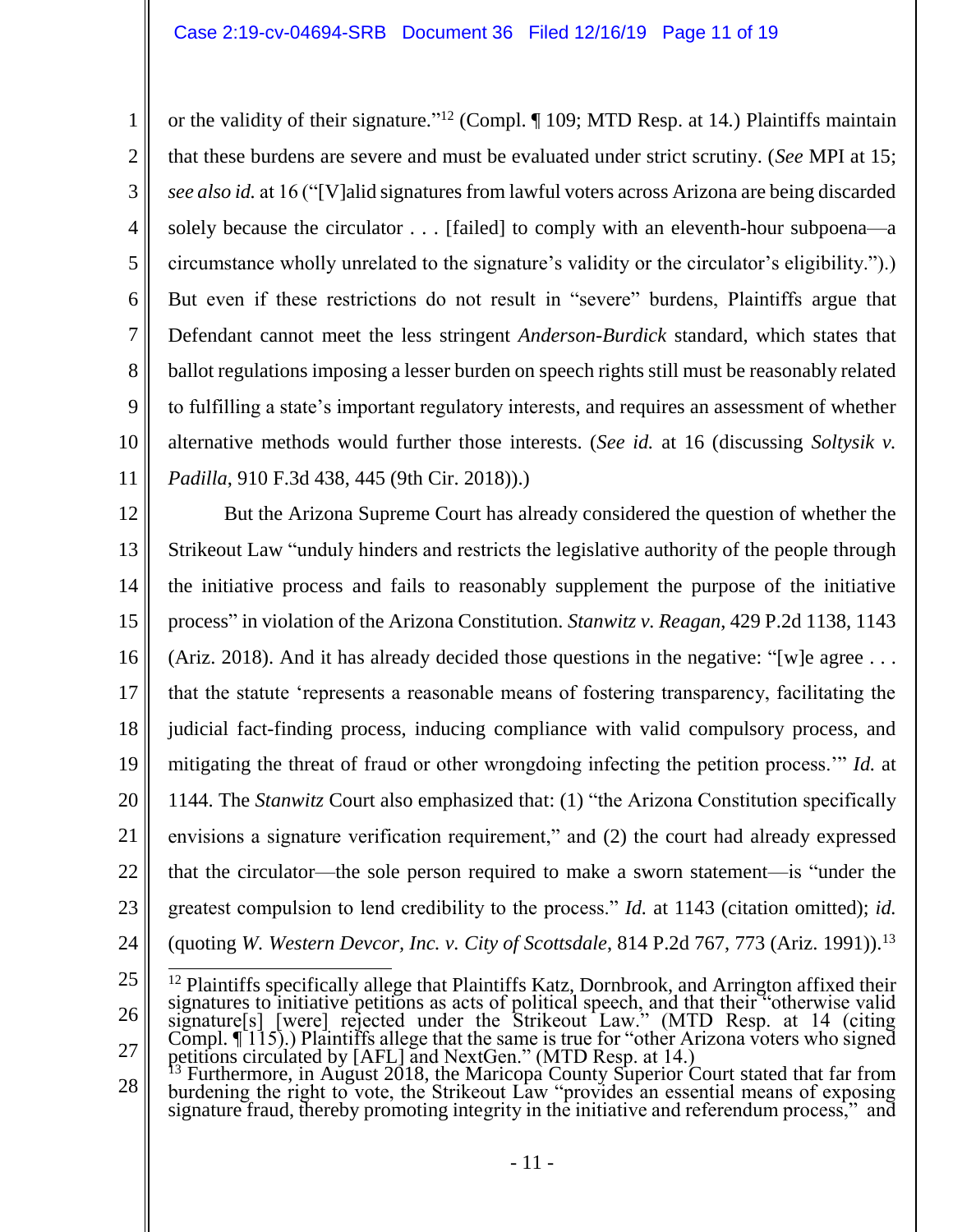#### Case 2:19-cv-04694-SRB Document 36 Filed 12/16/19 Page 12 of 19

1 2 3 4 5 6 7 8 9 10 11 12 13 14 15 16 17 18 19 20 21 Because the Arizona Supreme Court has already held that the Strikeout Law does not hinder or restrict the initiative process, this Court concludes that the Strikeout Law does not severely burden Plaintiffs' fundamental right to vote. Furthermore, this Court rejects Plaintiffs' equal protection claim, in part, due to Plaintiffs' halfhearted attempt to transfer their First Amendment "content-based restriction" argument to the equal protection context: "[t]he analysis in this section applies equally to Plaintiffs' Equal Protection claim." (MTD Resp. at 10 n.3.) As an initial matter, the Court observes that Plaintiffs have failed to allege that paid and out-of-state initiative-petition circulators constitute a suspect classification. <sup>14</sup> If the Court were to consider an equal protection claim concerning the Strikeout Law, the State would only need to provide a rational basis for the classification: "[u]nder rational-basis review, where a group possesses 'distinguishing characteristics relevant to interests the State has the authority to implement," a State's decision to act on the basis of those differences does not give rise to a constitutional violation." *Bd. of Trs. of Univ. of Ala. v. Garrett*, 531 U.S. 356, 366–67 (2001) (quotation and citation omitted). "[I]f there is a rational relationship between the disparity of treatment and some governmental purpose," such a classification will not violate the Equal Protection Clause. *Id.* at 367 (quotation and citation omitted). Here, the State has provided such a purpose: fraud prevention via subpoena compliance. (*See* MTD at 11–12, 17.) Plaintiffs nevertheless argue that the State can and does serve its fraud-prevention goals through less burdensome means. (MPI at 16.) Perhaps it can. But the law does not require it to do so. The Court concludes that the Strikeout Law does not violate the Fourteenth Amendment.

22

#### **C. Conclusion**

23 24 The Court grants Defendant's Motion to Dismiss as it relates to Plaintiffs' First Amendment claims concerning the Strikeout Law's impact on signature collection and

<sup>25</sup> 26  $\overline{a}$ "is precisely the kind of statute that the Constitution's framers envisioned when they directed the enactment of 'laws to secure the purity of elections and guard against abuses of the elective franchise.'" *Leach v. Reagan*, No. CV2018-009919, at \*18 (Ariz. Super. Ct. Aug. 27, 2018).

<sup>27</sup> 28 Plaintiffs allege that "Arizona's decision to apply the Strikeout Law unevenly among circulators based on residency, employment status, and the content of the petition . . . demonstrates that the law is not necessary to protect the integrity of the signature-gathering process." (Compl. ¶ 118.)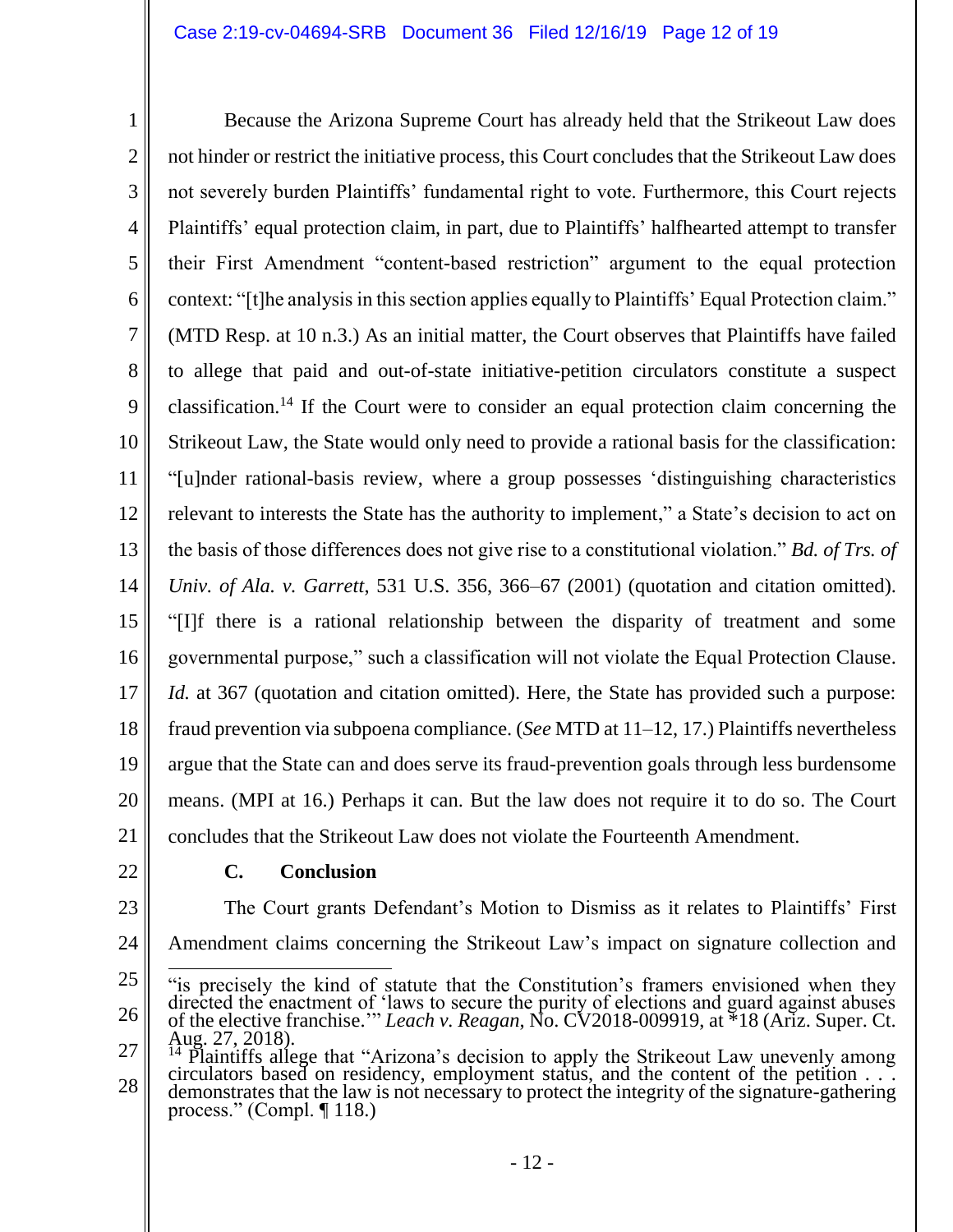impact on the pool of circulators, as well as Plaintiffs' Fourteenth Amendment claims. The Court denies Defendant's Motion to Dismiss as it relates to Plaintiffs' First Amendment claim concerning the Strikeout Law's regulation of communicative content and the speaker's identity, as well as Plaintiffs' underinclusiveness and overbreadth arguments.

5

6

1

2

3

4

### **III. PRELIMINARY INJUNCTION**

### **A. Legal Standard**

7 8 9 10 11 12 13 14 15 16 17 18 19 20 21 22 "A plaintiff seeking a preliminary injunction must establish that he is likely to succeed on the merits, that he is likely to suffer irreparable harm in the absence of preliminary relief, that the balance of equities tips in his favor, and that an injunction is in the public interest." *Winter v. Nat. Res. Def. Council, Inc.*, 555 U.S. 7, 20 (2008) (citations omitted). Employing a sliding-scale analysis, the Ninth Circuit has also stated that if a plaintiff can only show that there are "serious questions going to the merits," an injunction may still issue if the balance of hardships tips sharply in the plaintiff's favor, and the plaintiff satisfies the two remaining *Winter* factors. *Alliance for the Wild Rockies v. Cottrell*, 632 F.3d 1127, 1134–35 (9th Cir. 2011) (quotation and citation omitted); *see Shell Offshore, Inc. v. Greenpeace, Inc.*, 709 F.3d 1281, 1291 (9th Cir. 2013). When the government is a party, the last two factors merge. *Drakes Bay Oyster Co. v. Jewell*, 747 F.3d 1073, 1092 (9th Cir. 2014). With respect to preliminary injunctions in the First Amendment context, "the moving party bears the initial burden of making a colorable claim that its First Amendment rights have been infringed, or are threatened with infringement, at which point the burden shifts to the government to justify the restriction." *Sanders Cty.*, 698 F.3d at 744 (quotation and citation omitted).

23

## **B. Analysis**

24 25 26 27 28 Because the Court has already ruled on Defendant's Motion to Dismiss, the Court only considers Plaintiffs' surviving First Amendment claim: whether the Strikeout Law "impermissibly regulates speech based on the content of the speech and the identity of the speaker." (*See* MPI at 10.) Additionally, during oral argument, Plaintiffs' counsel conceded that for the purposes of the Plaintiffs' Motion for Preliminary Injunction, Plaintiffs only

- 13 -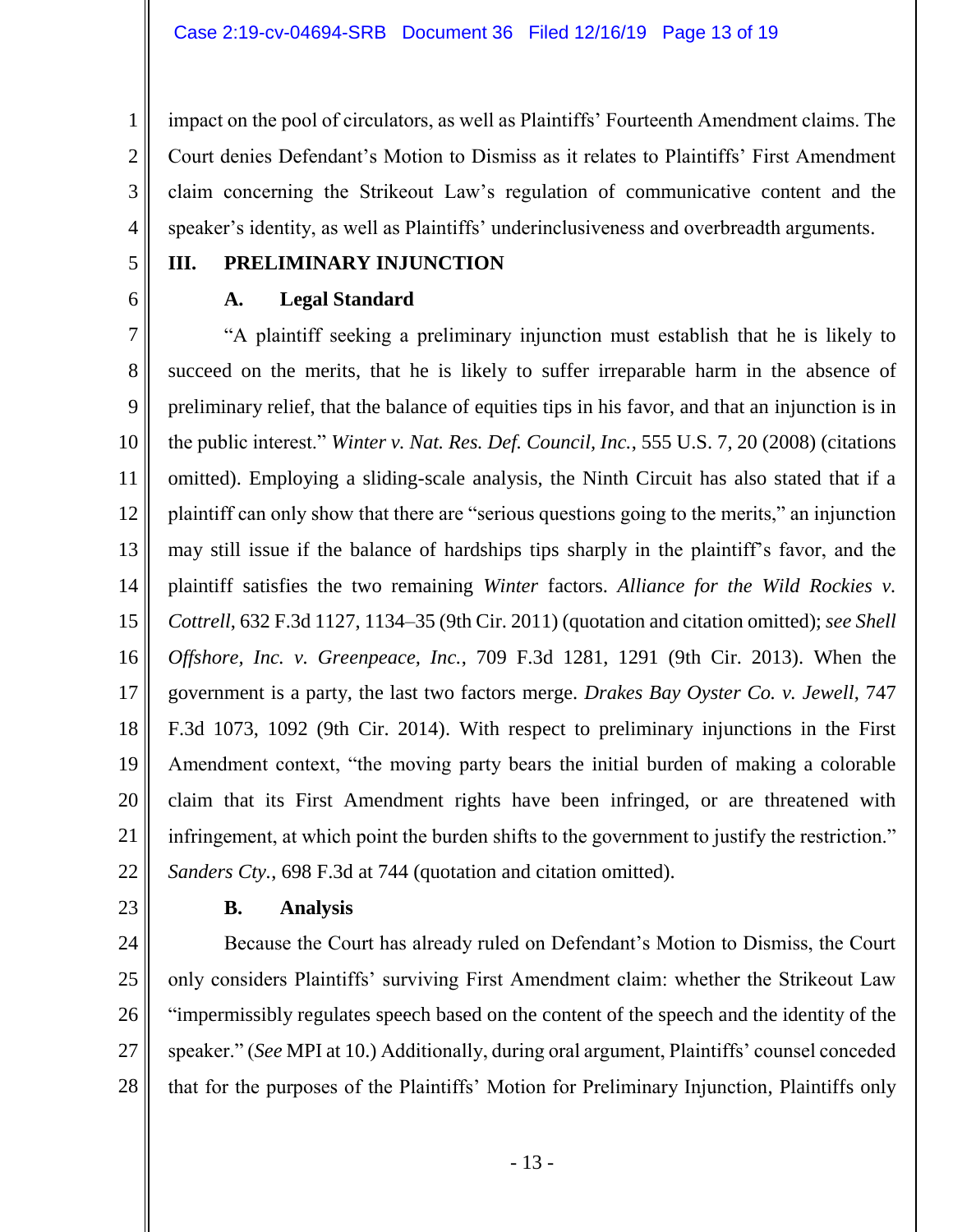bring a facial challenge to the Strikeout Law. (*See* OA Tr. at 16:24–25–17:1–2.) When such a law implicates First Amendment rights, the challenger must show that the challenged law will result in a "substantial number" of unconstitutional applications. *See New York v. Ferber*, 458 U.S. 747, 769–71 (1982).

5

1

2

3

4

### **1. Likelihood of Success on the Merits**

6 7 8 9 10 11 12 13 14 15 16 17 Plaintiffs argue that they are likely to succeed on their claim that the Strikeout Law: (1) is a content-based regulation on political speech and association, and (2) targets and restricts political speech based on the speaker's residency and employment status. (*See*  MPI at 11–14.) Plaintiffs request that the Court evaluate the law under either strict scrutiny or the *Anderson-Burdick* standard. (*Id.* at 8.) However, as explained above, at this early stage in litigation, the Court declines to express any in-depth views on the proper resolution of this nuanced First Amendment claim without a more complete portrait of the disputed issues at stake. *See* discussion *supra* Section II.B.1.c. Certainly, Plaintiffs have not demonstrated that they are likely to succeed on the merits of their remaining First Amendment claim. There still exists a legitimate dispute between the parties as to the appropriate standard of scrutiny—a dispute that can only be resolved with further discovery and development of the issues.

18

#### **2. Irreparable Harm**

19 20 21 22 23 24 25 The Supreme Court has held that "[t]he loss of First Amendment freedoms, for even minimal periods of time, unquestionably constitutes irreparable injury." *Elrod v. Burns*, 427 U.S. 347, 373–74 (1976) (citing *N.Y. Times Co. v. United States*, 403 U.S. 713 (1971)). In the Ninth Circuit, "'a party seeking preliminary injunctive relief in a First Amendment context can establish irreparable injury sufficient to merit the grant of relief by demonstrating the existence of a colorable First Amendment claim.'" *Warsoldier v. Woodford*, 418 F.3d 989, 1001 (9th Cir. 2005) (quotation and citations omitted).

26

27 28 But the Court has already concluded that Plaintiffs have failed to demonstrate a likelihood of success on the merits of their facial challenge to the Strikeout Law for impermissible regulation of speech based on the content of the speech and the identity of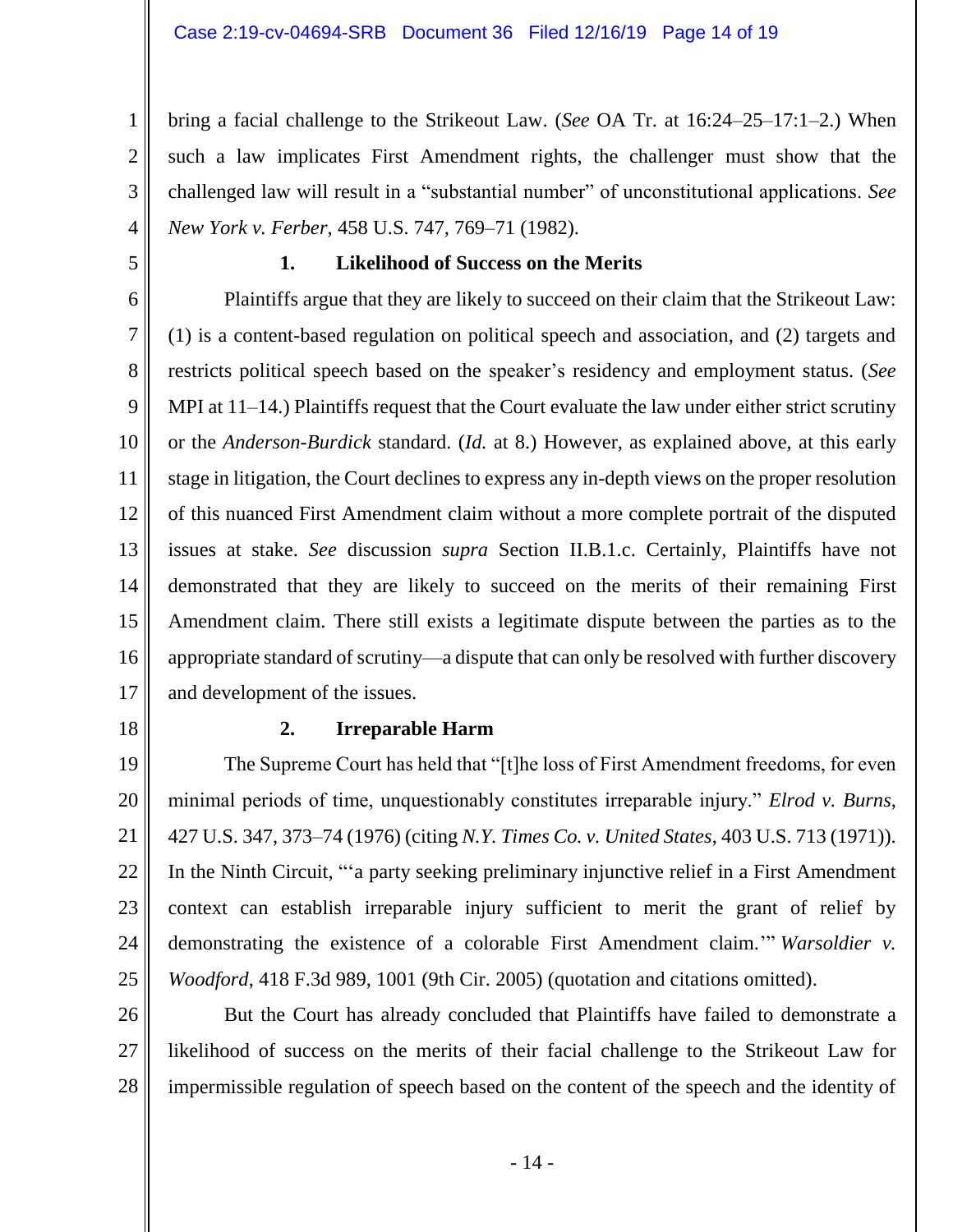the speaker. So Court is reluctant to find that Plaintiffs have raised a colorable First Amendment claim. The Court's reluctance is further compounded by the fact that Plaintiffs have at most alleged only speculative injury at this point. *See Caribbean Marine Servs. Co. v. Baldrige*, 844 F.2d 668, 674 (9th Cir. 1988) ("Speculative injury does not constitute irreparable harm sufficient to warrant granting a preliminary injunction.").

6 7 8 9 10 11 12 13 14 15 16 17 18 For example, Plaintiffs argue that "each day the Strikeout law remains in effect is another day that the constitutional rights of Plaintiffs are irreparably harmed."<sup>15</sup> (MPI at 16–17.) But Plaintiffs only state that "[i]ndividual circulators like Miracle *likely* will not circulate petitions in the upcoming cycle unless the Strikeout Law is enjoined." (*Id.* at 17 (emphasis added).) Plaintiff Smallcanyon is alone among Plaintiffs in affirmatively stating that while the Strikeout Law remains in effect, she is "not willing" or "hesitant" to work as a circulator. (Compl. ¶¶ 8, 21.) Clean Energy Initiative employed Plaintiff Smallcanyon, a Tempe, Arizona resident, as a paid initiative-petition circulator in 2018. (*Id.* ¶ 21.) She was staying with family in southern Utah when she received notice of a subpoena to appear before the Maricopa County Superior Court on August 20, 2018. (*Id.*) Because she lacked a vehicle, a family member drove her to Flagstaff, Arizona, and from there she boarded a bus to Phoenix. (*Id.*) Once in Phoenix, she spent three days at a hotel and two days in court; she was eventually released without ever being called to testify. (*Id.*)

19 20 21 22 23 24 Plaintiff Smallcanyon is the sole Plaintiff to state that she is "not willing" to return as a circulator—which suggests that she is the exception and not the norm when it comes to recruiting circulators while the Strikeout Law remains in effect. Plaintiffs' stated harm is speculative, and "does not constitute irreparable harm sufficient to warrant granting a preliminary injunction." *Caribbean Marine Servs.*, 844 F.2d at 674; *see L.A. Mem'l Coliseum Comm'n v. N.F.L.*, 634 F.2d 1197, 1201 (9th Cir. 1980).

25

1

2

3

4

5

Plaintiffs' argument concerning initiative proponents NextGen and AFL suffers from similar deficiencies. Although Plaintiffs claim that the Strikeout Law has caused

<sup>28</sup>  $\overline{a}$ <sup>15</sup> "I am not sure whether I will circulate initiative petitions again in the future if the Strikeout Law is still in effect because of my experience in 2018." (Doc. 9-8, Ex. 7, Decl. of Jessica Miracle ¶ 15.)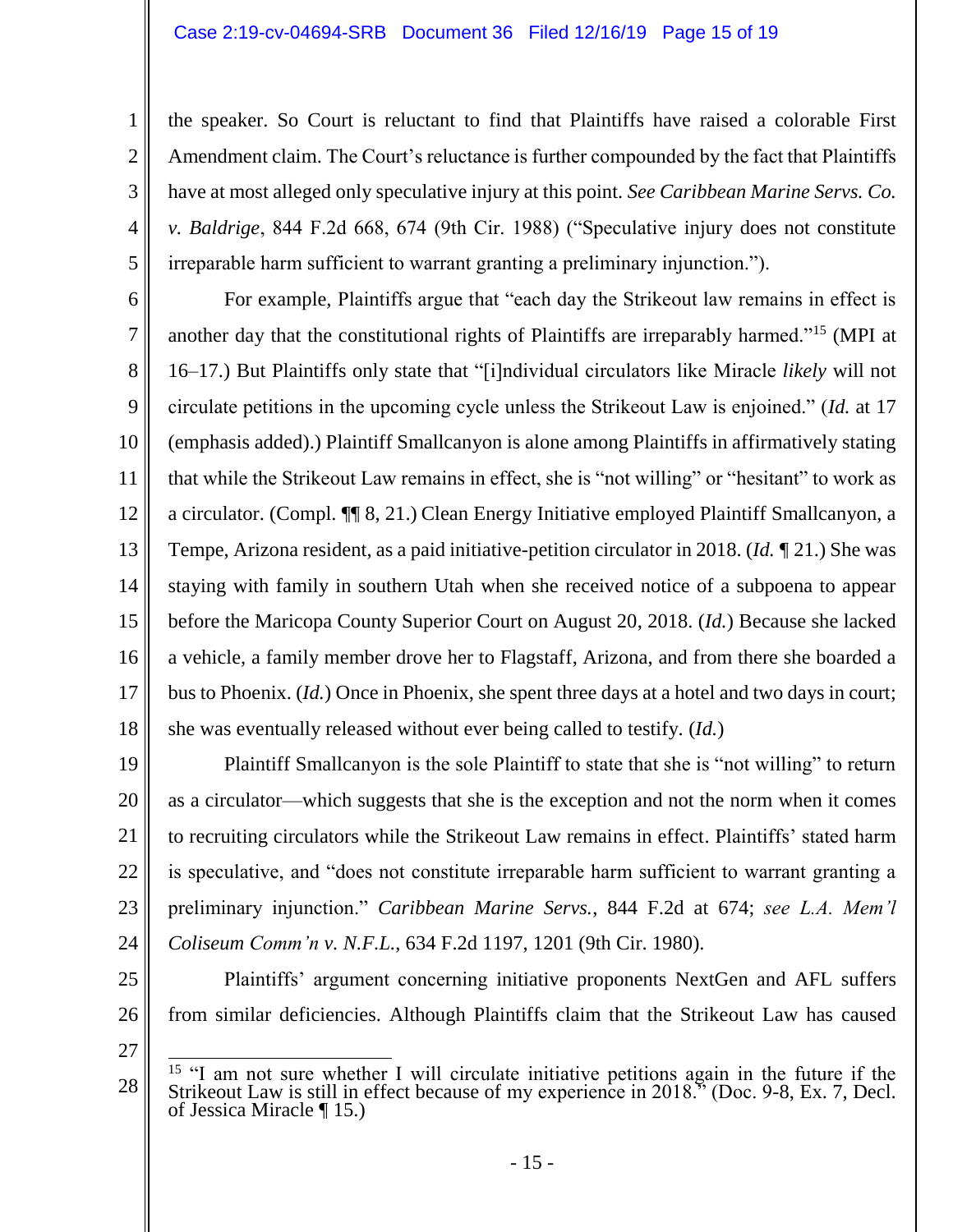1 2 3 4 5 6 7 8 9 10 11 12 13 NextGen and AFL to "choose whether to refrain from core political activity altogether or amass and divert significant resources," causing initiative proponents to engage in such considerations does not constitute evidence of harm. (MPI at 17.) And neither NextGen nor AFL has testified that they will be absolutely refraining from "core political activity." Chris Fadeff, Chief Financial Officer and Vice President, Legal of NextGen, did not testify that NextGen would not back another initiative campaign in Arizona as long as the Strikeout Law was in effect. (*See* Doc. 9-2, Ex. 1, Decl. of Chris Fadeff ¶¶ 28–29.) And Tomás Robles, a member of AFL's steering committee, testified that AFL would be taking "several extra steps" when sponsoring a ballot initiative for the 2020 election to prepare "for the event that [the Strikeout Law] will be used as an offensive weapon against them." (*See* Doc. 9-3, Ex. 2, Decl. of Tomás Robles ¶¶ 27–35.) Although it might be "frustrating" for AFL to take those extra steps, frustration does not demand such an extraordinary remedy as a preliminary injunction. (*Id.* ¶ 35.)

14 15 16 17 18 19 20 21 22 23 24 25 The Court also notes that simply because the Strikeout Law exists, does not mean that it will be applied without fail to paid and out-of-state initiative-petition circulators. In their declarations, NextGen and AFL clearly state that they are preparing for the event that the Strikeout Law will be applied to their respective staff. But the threat of application is not tantamount to inevitability of application. *See O'Shea v. Littleton*, 414 U.S. 488, 497 (1974) (holding that injury alleged by plaintiffs was too speculative where injury would occur only "*if* [they] proceed[ed] to violate an unchallenged law and *if* they [were] charged, held to answer, and tried in any proceedings") (emphasis added); *City of S. Lake Tahoe v. Cal. Tahoe Reg'l Planning Agency*, 625 F.2d 231, 233 (9th Cir. 1980) (explaining that as there was "no immediate threat of suit nor reason to believe suit [was] inevitable," injury alleged was too speculative to constitute an "injury in fact"). The Court concludes that Plaintiffs have failed to demonstrate irreparable harm.

26

### **3. Balance of Equities & Public Interest**

27 28 The Court considers the final two factors in tandem. *Drakes Bay Oyster*, 747 F.3d at 1092. Plaintiffs argue that the balance of equities and the public interest "strongly" favor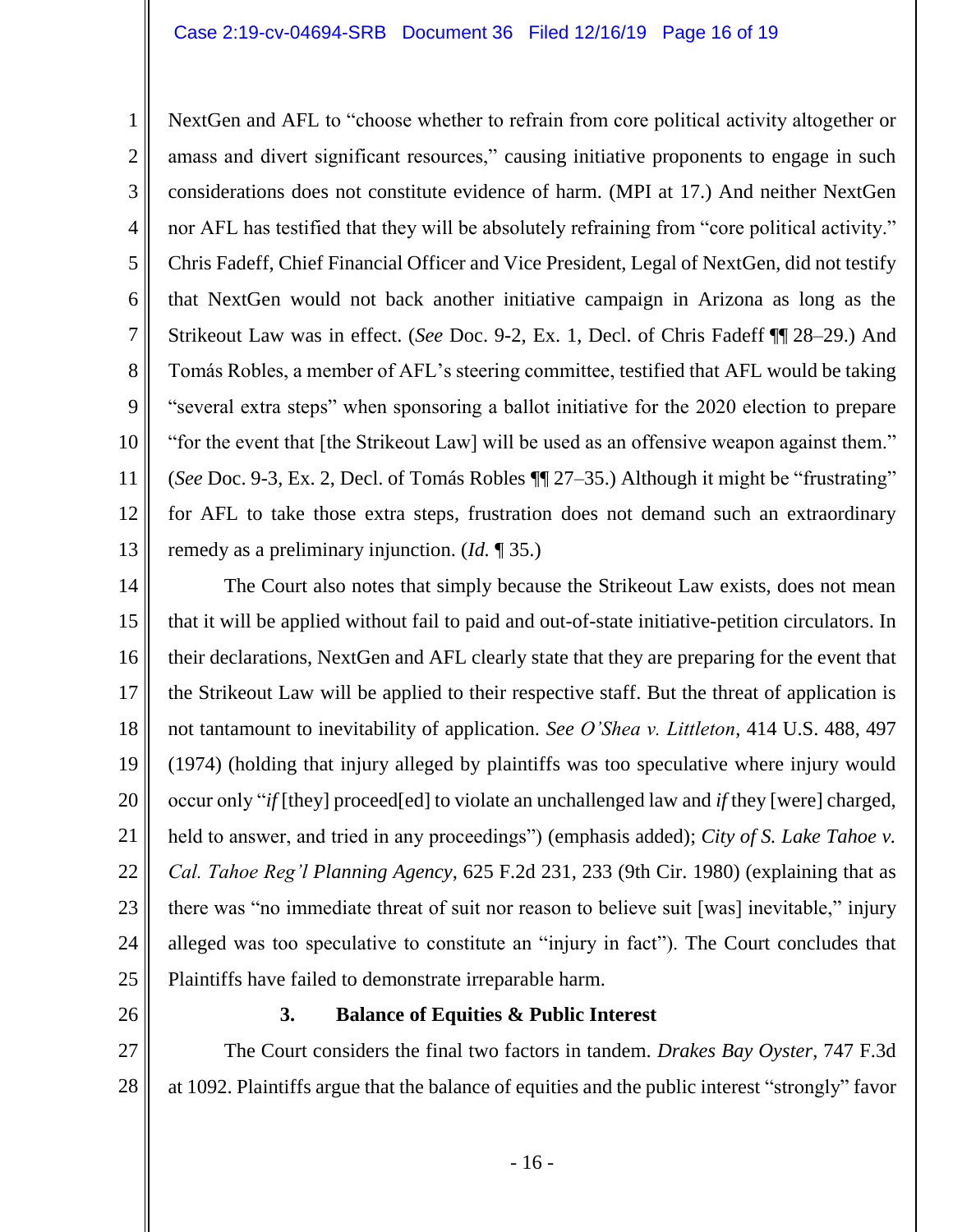1 2 3 4 5 6 7 8 9 10 11 the issuance of an injunction. (*See* MPI at 17.) Plaintiffs submit a more generalized argument "'recogniz[ing] the significant public interest in upholding free speech principles,'" coupled with a more focused argument directed at Defendant: that the State cannot legally benefit from further enforcement of an illegal law. (*Id.* (citing *Klein v. City of San Clemente*, 584 F.3d 1196, 1208 (9th Cir. 2009)); *see* MPI at 17.) Defendant rejects Plaintiffs' characterization of the requested injunction as harmless, arguing that the Strikeout Law furthers the integrity of the initiative process, and the State has a compelling interest in ensuring the integrity of that process. (MPI Resp. at 12.) Defendant submits that enjoining the Strikeout Law "will make it more likely that registered initiative-petition circulators will flout subpoenas and be unavailable to provide necessary testimony in challenges to the eligibility of initiatives for the ballot."<sup>16</sup> (*Id.*)

12 13 14 15 16 17 But persuasive to the Court is an argument reiterated by Defendant's counsel during oral argument. Because the usual function of a preliminary injunction is to preserve the status quo, preliminary injunctions that alter the status quo before a full trial on the merits are disfavored.<sup>17</sup> (OA Tr. at  $60:23-60:25$ .) The current status quo, Defendant submits, is the Strikeout Law remaining in place. (*Id.* at 60:25–61:1.) Defendant is right. As the Ninth Circuit explained in *Tanner Motor Livery, Ltd. v. Avis, Inc.*:

It is so well settled as to not require citation of authority that the usual function of a preliminary injunction is to preserve the status quo ante litem pending a determination of the action on the merits. The hearing is not to be transformed into a trial of the merits of the action upon affidavits, and it is not usually proper to grant the moving party the full relief to which he might be entitled if successful at the conclusion of a trial. This is particularly true where the relief afforded, rather than preserving the status quo, completely changes it.

- 23 24 25 316 F.2d 804, 808–09 (9th Cir. 1963). Defendant also submits that because Plaintiffs seek mandatory preliminary relief that goes well beyond maintaining the status quo *pendente*
- 26

18

19

20

21

22

*lite*, the Court must exercise extreme caution in deciding whether to issue such requested

<sup>27</sup>  $\overline{1}$  $16$  Defendant also argues that the issuance of a federal injunction will interfere with ongoing state proceedings. (*See* MPI at 12–13.)

<sup>28</sup> <sup>17</sup> "[S]tatus quo means the last, uncontested status which preceded the pending controversy." *N.D. ex rel. parents acting as guardians ad litem v. Hawaii Dep't of Educ.*, 600 F.3d 1104, 1112 n.6 (9th Cir. 2010) (quotation and citation omitted).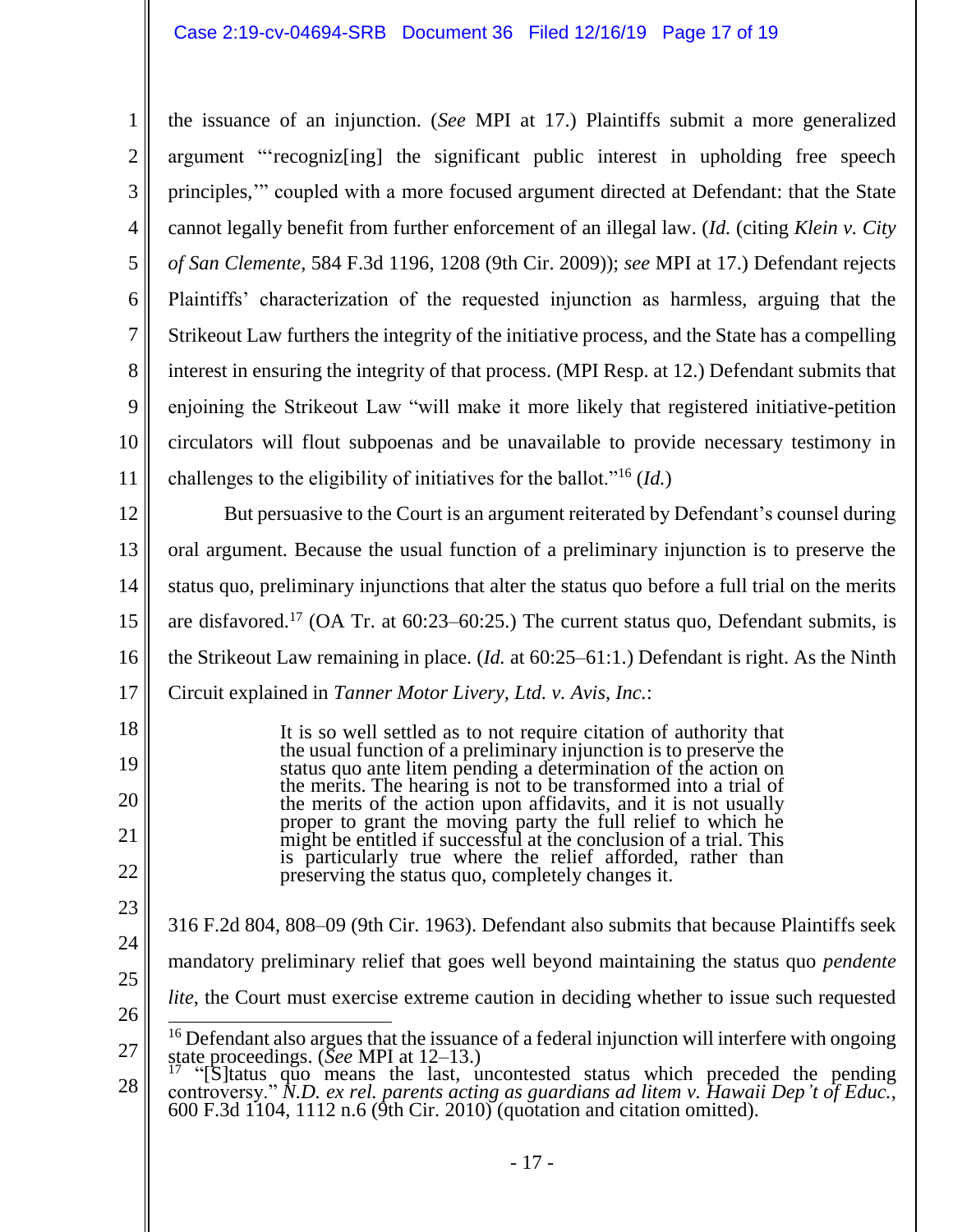2 3 4 5 6 relief. (MPI Resp. at 13); *see Stanley v. Univ. S. Cal.*, 13 F.3d 1313, 1320 (9th Cir. 1994). Defendant is right again. Plaintiffs' requested injunction would indeed alter the status quo. *See Stanley*, 13 F.3d at 1320 (explaining that "prohibitory injunction" maintains status quo). Consequently, "unless the facts and the law clearly favor the moving party," the district court should deny such relief. *Anderson v. United States*, 612 F.2d 1112, 1114 (9th Cir. 1979) (quotation and citation omitted).

7 8 9 10 11 12 13 14 15 Neither the facts nor the law "clearly favor" Plaintiffs. Plaintiffs' proposed injunction would prevent state court judges from disqualifying signatures where they have found that paid and out-of-state initiative-petition circulators have failed to comply with subpoenas. This contravenes existing law—the Strikeout Law. Furthermore, given that the Court has declined to conclude that Plaintiffs are likely to succeed on the merits of their surviving First Amendment claim (or have even alleged a colorable claim), it would be impractical to find here that "the facts and the law clearly favor" them. *See id.* For these reasons, the balance of equities and public interest do not tip in favor of injunctive relief, and the Court denies Plaintiffs' Motion for Preliminary Injunction.<sup>18</sup>

16

1

## **IV. CONCLUSION**

17 18 19 20 21 22 23 The Court dismisses without prejudice Plaintiffs' First Amendment claims related to the Strikeout Law's impact on signature collection and impact on the pool of circulators. The Court dismisses with prejudice Plaintiffs' Fourteenth Amendment claims. The Court declines to dismiss Plaintiffs' First Amendment claim related to the Strikeout Law's regulation of communicative content and the speaker's identity, as well as Plaintiffs' underinclusiveness and overbreadth claims. Finally, the Court denies Plaintiffs' Motion for Preliminary Injunction.

24

25

**IT IS ORDERED** granting in part and denying in part Defendant's Motion to

<sup>26</sup> 27 28  $\overline{a}$ <sup>18</sup> The Court does not specifically address Plaintiffs' underinclusiveness and overbreadth arguments with respect to the Motion for Preliminary Injunction because the same considerations concerning likelihood of success on the merits and irreparable harm that encumber their First Amendment claim apply here as well. And, again, the Court emphasizes that the usual function of a preliminary injunction is to preserve the status quo. *See Tanner Motor Livery*, 316 F.3d at 808. As with Plaintiffs' First Amendment claim, the Court is unwilling to alter the status quo at this time.